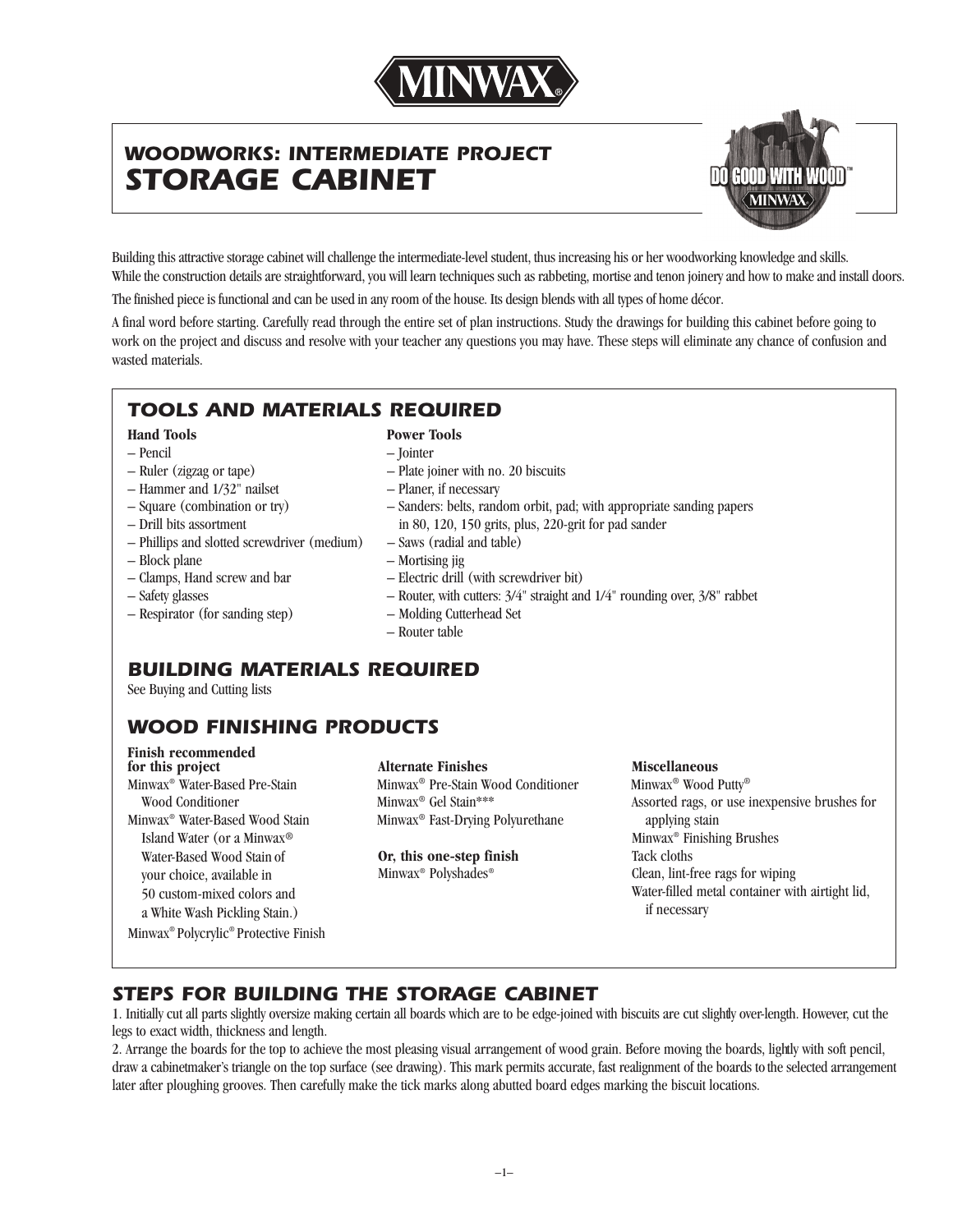3. Cut these grooves using the plate joiner; join the boards using glue and number 20 biscuits. After aligning the boards, apply pressure with bar clamps and put the setup aside to dry overnight.

4. Lay out all of the carcase stiles and rails and mark the parts with identifying marks to ensure minimal waste of material.

5. Cut all carcase stiles and rails to size and set aside in orderly piles. 6. Lay out the tenons on the horizontal members; cut them using the mortise and tenon jig on the table saw.

7. Using the tenons as a guide, lay out and bore the mortises in all four legs. If your shop has a mortising tool use it to bore the mortises in the legs. Otherwise, create the mortises the old-fashioned way–by boring overlapping 1/4-in. dia. holes and cleaning the holes square with a sharp, narrow chisel.

8. Next, lay out the legs, rails and stiles for the grooves that will receive the panels. Plough the grooves using a straight 1/4-in. cutter chucked in a table-mounted router.

*Cabinetmaker's Tip: Before you plough any of the grooves, temporarily lay out the cabinet sides and front members as they will go together. Mark the inside surface of each member with a light pencil "X." Do this as an orientation reminder–that is, to remind you of which surface should bear against the fence when routing. This way, if there is any slight variation of shoulder widths (both sides of groove), it will be repeated on the same side of the groove on every piece–and it will not matter.*

9. After all routing is completed, dry-assemble (i.e., without glue) the carcase frame to check for fit; make adjustments if necessary.

10. With the side panels temporarily assembled, measure to determine the width and length of the panels and cut the panels.

11. After any adjustments have been made, assemble the first end panel. Use glue in the mortise and tenon joints but do not apply glue to the panel edges; the latter should "float" in the stile and rail grooves to allow for expansion and contraction.

12. Work quickly and carefully and try to avoid smearing any glue on the wood surfaces. With the first side assembled on the workbench, apply clamping pressure with a pair of bar clamps. Apply firm pressure– just enough to see some glue squeeze out along joint lines, no more. Resist the urge to use brute strength; it is unnecessary and, in fact, may cause damage to your workpiece.

13. Before setting the glued-up section aside, make certain to recheck its corners with a framing square; be aware that it is possible for clamp pressure to pull the setup out-of-square. You want to be sure your section is square before allowing the glue to dry.

14. Repeat the procedure to assemble the second side. Allow the glue to dry at least 4 hours before proceeding to the next step.

15. Next day, remove the clamps and bore the holes through the legs for the dowels through the tenons, as shown in the drawing. Glue-in the dowels, to lock all corners.

16. Since it is much easier to install the shelf cleats on both side panels before assembling the carcase, do so now. Make certain that they are accurately located.

17. Assemble the two sides with the top and bottom rails at front and back. Again, use glue in the joints and, after checking all for square, apply clamping pressure to hold all securely while the glue dries. Wait at least 4 hours before removing the clamps.

18. After removing the clamps, immediately bore the holes and install the dowels through legs and rail tenons (as you did for the sides).

19. Install the cabinet bottom. Measure for the notches that must be cut in all four corners; cut them out using a band or scroll saw. Test for fit and when satisfied, install the bottom using glue and 1-1/2 in. finishing nails.

20. Finally, install the stiffener cleat, centered between top rails using glue and 2-in. finishing nails.

21. Note: Set all nails slightly below surface and fill holes using Minwax® Wood Putty.

22. Measure for, and cut the two shelves to fit.

23. Measure for, and cut the top; then cut and attach the two breadboard ends. Attach these to the top using glue and 1-1/2 in. finishing nails. Set the nails and fill the depressions with Minwax® Wood Putty. 24. Position the top on the cabinet. Check the overhang on both ends and align the top flush with the back. Use a pair of clamps to hold the top securely in place while you lay out and bore the pilot holes for the screws. Notice that these lead holes are counterbored to receive the dowel plugs that cover the screw heads.

25. Secure top with 1-1/2 in. no. 8 flathead wood screws; glue dowel plugs in to conceal screw heads. (Allow 24 hours before sanding dowels flush with top.)

26. Since it makes the job much easier, install the shelf cleats from the back using glue and 1-1/4 in. flathead screws, turned into countersunk lead holes.

27. Measure for, cut and install the plywood back. Use 1-1/4 in. nails (no glue).

## *MAKING THE DOORS*

The cabinet doors, rails and stiles are assembled using half-lap joints, which is an excellent exercise in woodworking joinery for the secondyear student. The corners on the prototype cabinet are held fast with dowels and glue. (If preferred, you can simply drive 5/8-in. screws through the laps, from the back. If you opt for this method, make sure the screw heads are seated in countersunk holes.)

In order to create the wainscot pattern on the door panels, you must use the molding cutterhead on the table saw. See step 5 on page 3. To do this, first install a wooden auxiliary fence on the rip fence. The auxiliary fence's purpose is to ensure that the spinning cutter head will not make contact with the metal fence. If you have never worked with an auxiliary fence or do not know the reason for using one, discuss this technique with your instructor. Your instructor will explain the fence and its use, and explain how to make and install it on the table saw.

1. Start by ripping all stiles and rails to width; notice that the bottom rail is slightly wider then the top rail and stiles. At this time, it is a good idea to rip two pieces of scrap stock to width for use as test pieces when setting up the half-lap joints and grooves for the panels.

2. The safest, most accurate way to cut the half-lap joints is on the table saw, with the mortising jig securely holding the workpiece. Lay out the half-lap cuts on the scrap pieces; when satisfied with their fit, cut the project wood.

3. The first cut is with the board clamped vertically in the tenoning jig. Cut all required tenons before resetting the saw to make the lap-joint width cuts. Lower the blade so it protrudes exactly 3/8 in. and set up your miter gauge to make the crosscut. Make a test cut in your scrap piece and, when satisfied, cut all boards to complete the tenon step. 4. Dry-assemble the two "doors" and lightly pencil an "x" on the inside surfaces of all eight pieces. This is *very important* because the half-lap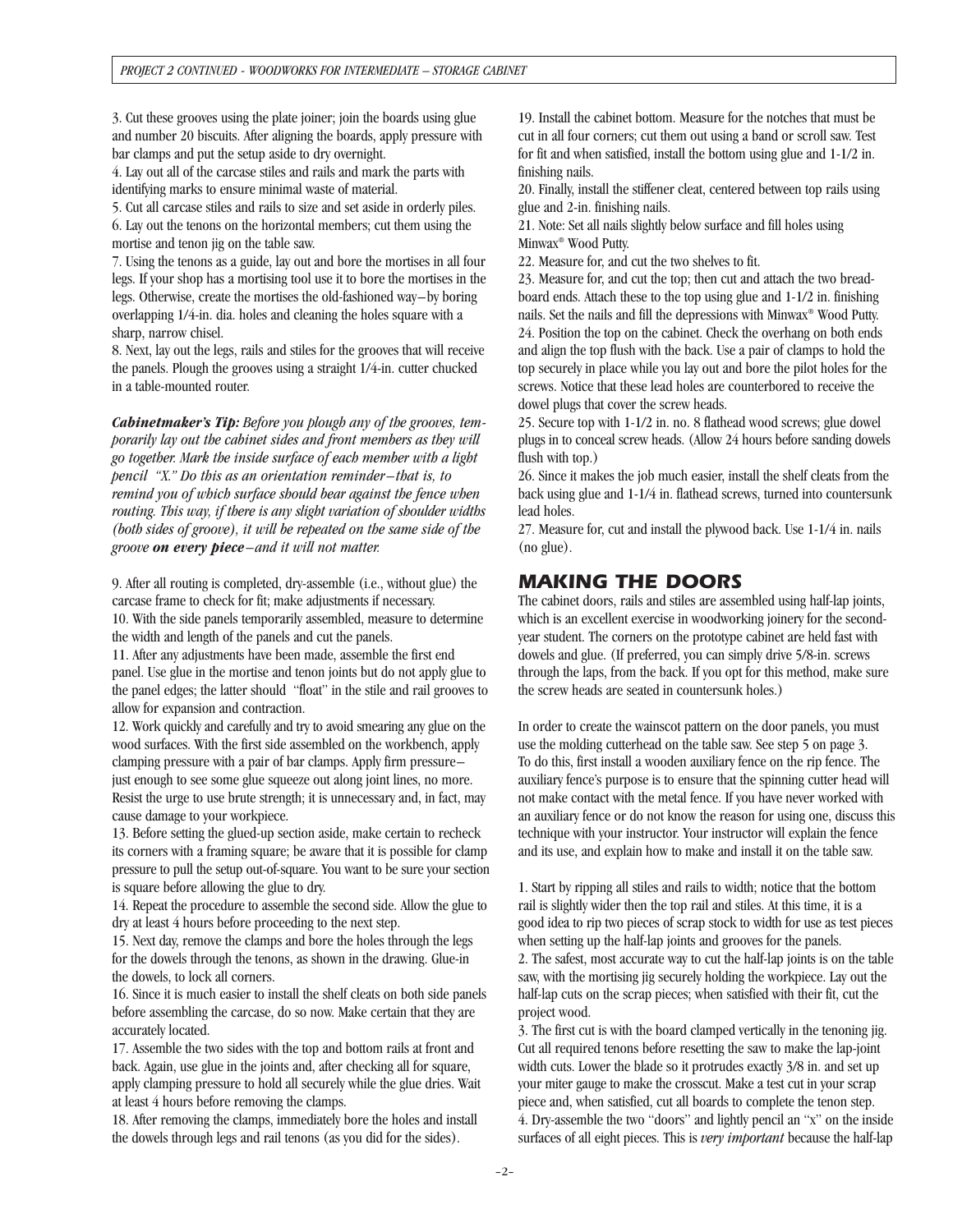joints can make it confusing as to which side of the board to hold against the router fence when ploughing the groove (i.e., the stiles are one way, the rails 180 degrees opposite). The job will be error free when the "X" side of every piece is held against the fence when ploughing grooves. Plough the grooves in all stiles and rails.

5. Dry-assemble the two doors (e.g., no glue yet) so you can measure the width and length to which the panel inserts must be cut. Cut them to size. 6. Install the appropriate cutters in the molding head cutter and install the cutterhead on the table saw. Crank it to position the cutters at the desired elevation for the light cut to be made in the panel faces.

7. Install the wooden auxiliary fence and position it for the first pass. Using a piece of scrap plywood, make a test cut. If necessary, adjust cutterhead or fence then proceed with cutting the grooves in the project wood. 8. Cutting the "wainscot" grooves requires three passes on each panel. 9. After ploughing these decorative surface grooves, sand the panel faces, if necessary, using 150-grit sandpaper wrapped around a sanding block. 10. Assemble the doors in this manner:

- Apply glue to both ends of one stile and to one end only on both the top and bottom rails. (NOTE: Make sure all those "X" surfaces are facing the same plane.) Install the panel in the stile groove and position the rails. Apply glue to the third and fourth joints and completely assemble the door. Check for square and, when satisfied, apply light clamping pressure; set aside to dry. Repeat procedure for second door.
- Next day, remove the clamps and, as shown in the drawing, bore 1/4-in. dia. holes 5/8-in. deep through tenons. Apply glue and install dowels.

11. Install the doors on the cabinet trimming and fitting with a block plane as needed. When satisfied with the door installation, install the magnetic catches and the door pulls in the cabinet.

Construction is now complete and you can move onto the fun part of your project—the finishing.

## *SANDING, STAINING AND FINISHING*

For this project, we picked a user-friendly finish system that produces high-quality results. It is one of the latest finish techniques on the scene– and, no solvents are required because all steps use water-based product.

Other good reasons for choosing a water-based system include:

- a) Water-based finishes are low odor.
- b) They are fast drying.
- c) All cleanup is with water.
- If you choose to use Minwax® Wood Finish™ and Fast-Dry Polyurethane, follow all instructions on the can labels, including those for disposing of oil-soaked rags, steel wool, etc. Also, carefully read the label for all safety and first aid information.
- Before starting the finishing steps, remove the doors from the cabinet and the hardware from the doors.

#### **Before Staining**

1. Run the palms of your hands over the cabinet surfaces to check them for smoothness; sand where necessary using 150-grit paper wrapped around a soft backup block. Dust off the piece and wipe thoroughly with a tack rag. (Do not use steel wool to "sand.")

2. Apply Minwax® Water-Based Pre-Stain Wood Conditioner; take care to brush it on evenly. Work quickly, maintaining a "wet edge" to avoid streaks or overlaps. Allow it to penetrate for about 5 minutes.

3. After 5 minutes, use a clean, lint-free cloth to remove any excess Conditioner remaining on the surface. Wait 15-30 minutes before proceeding.

4. Check the surface for "whiskers" that may have been raised; smooth them off using 180-grit (or finer) sandpaper wrapped around a soft backup block. Rub lightly, then remove all sanding dust with brush and tack cloth.

#### **STAINING**

5. Open the Minwax® Water-Based Wood Stain and stir contents thoroughly with a clean stick. Note: To avoid any chance of pigment settling during your staining operation, it is recommended that the stirring be repeated every so often during the staining step.

6. Apply the Stain using a nylon/synthetic brush, foam brush, staining pad or rag. The Stain should be left on the surface for a relatively short period—about 3 minutes—so work a small area at a time. While the Stain is still wet, remove any excess with a clean, lint-free cloth lightly dampened with Stain. Make the final wipe-off parallel to grain direction. Use light to medium pressure to achieve even color penetration.

7. **NOTE:** If there is any uneven color penetration, immediately re-wet the surface with additional Stain and work it into the surface using either a rag or brush. Use light pressure over the dark and light areas until they blend in.

8. To increase color intensity, allow the first coat to dry 2 hours, then repeat steps 6 and 7.

*Finisher's Tip: No matter what clear finish you are working with, the job is certain to turn out better when you use a strong light. An inexpensive photo lamp is ideal. To ensure finding any missed spots, position the lamp so its beam of light strikes the surface at a 45-degree angle to your line of vision. A missed spot will be flat, there will be no reflection. Move the lamp about as you move from one surface to the next to maintain the strong reflecting angle.*

#### **Final Step: Applying Clear Finish**

1. Open the can of Minwax® Polycrylic® Protective Finish and stir well. Do not shake Polycrylic. Note: Periodically repeat the stirring during the finish application. The finish appears milky in the can but will dry crystal clear.

2. Apply Polycrylic with a high-quality synthetic bristle brush. For best results, apply a thin first coat in the direction of the grain. Do not overbrush.

3. Allow the first coat to dry at least 2 hours, then sand smooth with 220-grit paper. Remove all dust with a tack rag.

- 4. Apply the next coat, repeating steps 2 and 3.
- 5. Apply the final coat. Do not sand.

Although the surface will be ready for light handling in 3 hours, allow the cabinet to cure for several days before reinstalling the doors and hardware and putting the cabinet into service. Maximum durability will develop after 4 days.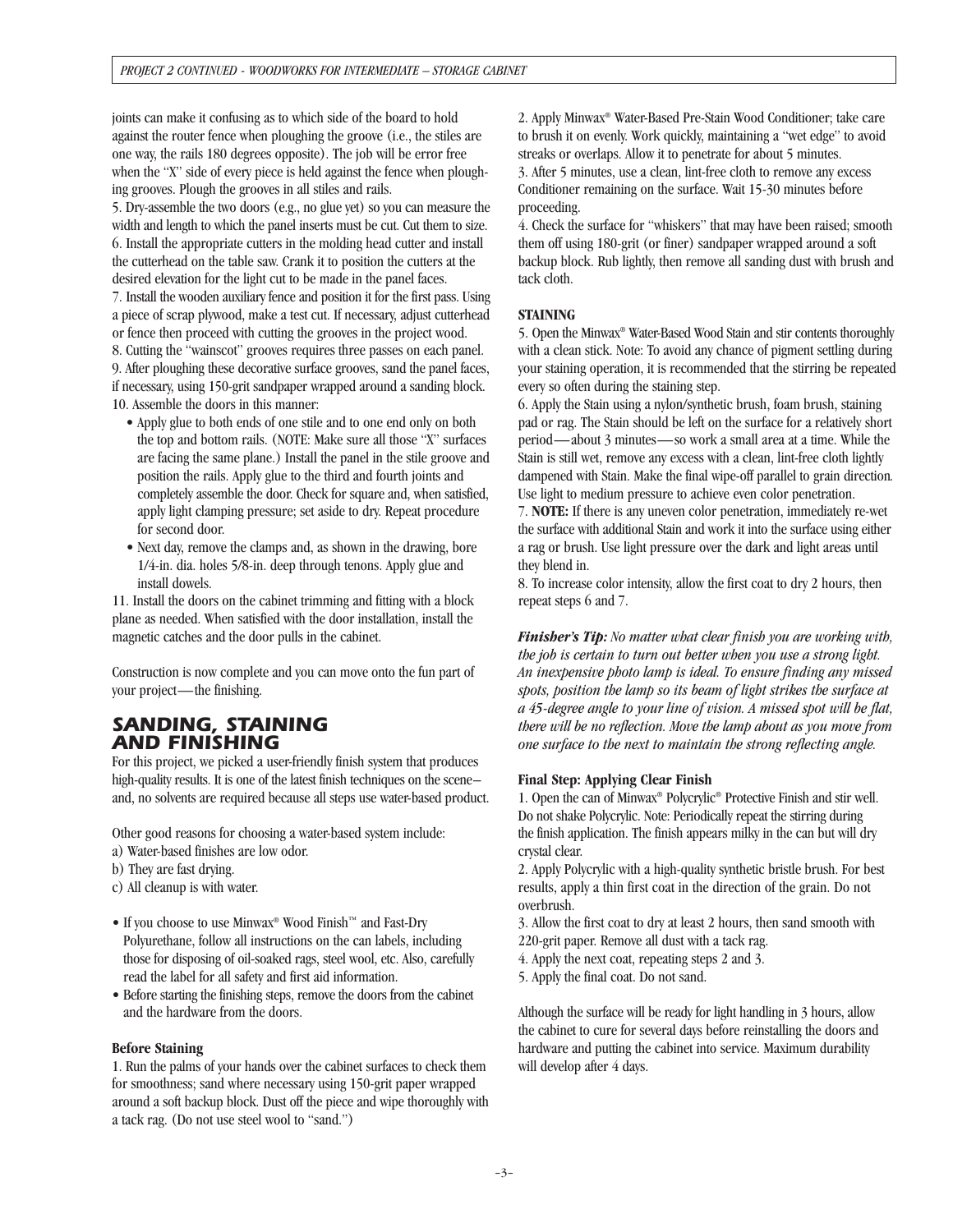#### **ALTERNATE FINISHES**

You may want to try working with a Gel Stain, thereby increasing your staining and finishing knowledge. The instructions for applying it and a compatible clear finish follow.

#### **Working with Gel Stain**

1. A Gel Stain is a smart choice for this project because it provides arich, even color and does not drip or run on vertical surfaces. That makes a Gel Stain a logical choice for a project like this one, which you will stain with the cabinet standing upright.

2. Check all surfaces for smoothness and sand lightly with 150-grit paper where necessary. Thoroughly dust and wipe with a tack cloth to remove all dust.

3. Start with the cabinet's top surface. Apply Stain liberally with a clean, lint-free application cloth. Saturate the cloth with Stain and wipe on using a circular motion.

4. When the entire top surface is covered with Stain, use a second, clean, lint-free cloth to remove excess product. Wipe with strokes parallel to the wood grain.

5. Repeat the above steps for the balance of your cabinet, staining just a manageable area at a time.

6. Set the entire unit aside to dry overnight.

7. If you should want a darker appearance than what one coat provides, simply repeat the Gel Stain application step.

#### **Now Apply the Clear Finish**

1. Open the can of Minwax® Fast-Drying Polyurethane and stir contents thoroughly before and during use to avoid settling on the can bottom. Stir with a motion that brings the solids up from can bottom to mix thoroughly with liquid above. Never shake Polyurethane.

2. With a good quality natural or foam brush, apply a thin coat of Minwax® Fast-Drying Polyurethane. Do not overbrush.

3. Let dry for overnight then sand lightly with 220-grit paper wrapped around a soft backup block. Dust off and wipe thoroughly with a tack cloth to remove all dust.

4. Repeat steps 2 and 3 to apply the second coat.

5. After the third coat, allow 24 hours before subjecting the cabinet to light use. It is better to permit the finish to cure for several days before putting the cabinet into full service.

#### **A ONE-STEP FINISH**

A one-step finish such as Minwax® PolyShades ® can speed up your finishing process. This product allows for staining and finishing in one step. When you have a project with multiple surfaces, this product requires less drying time. The choice is yours. It is strictly a matter of personal preference since both finishes described in these instructions give beautiful results.

Two coats are recommended for maximum beauty and finish durability.

1. After sanding wood smooth, to the 150-grit stage, dust off and carefully wipe with a tack cloth to remove all traces of dust.

2. For superior results, pre-treat wood with a Pre-Stain Wood Conditioner. This liquid evens out surfaces to be stained and assures that the wood will accept stain evenly(i.e., prevents blotching).

3. Brush on the Wood Conditioner, then after 15 minutes, wipe with a clean, lint-free rag to remove any excess liquid remaining on any surface. Important: Within 2 hours, proceed to the next step.

4. Brush on a thin even coat of PolyShades® one-step stain and finish. As you work each section, make certain your final brush stroke is in a with-the-grain direction.

5. Once you begin the staining process, do not stop. It is especially important with this product that you maintain a wet edge at all times. You do not want to have visible brush or "lap" marks on your project. 6. Allow the finish to dry at least 8 hours, or overnight, if possible. 7. Next day, rub the surface lightly using 000 steel wool; take care to keep the steel wool in the shape of a flat pad; i.e., if you press too hard you not only will cut through the finish, but you also run the risk of rubbing-in very obvious finger marks. Dust off the piece and wipe carefully with a tack rag to remove every particle of dust or steel wool. 8. Apply a second, thin coat of PolyShades ® as you did the first coat. Allow the finish to dry for several days before putting the piece into service.

#### **USEFUL FINISHER'S TIPS**

- •You can slightly round or "break" sharp edges on raw wood by using 100-grit paper in the pad sander. For a more pronounced rounding over, round the edges with the router and a 1/4-in. rounding-over bit.
- •To achieve an "antique" look when using a Minwax® Polycrylic® Protective Finish stain, don't break the edges until after the stain has been applied and dried. This will allow small amounts of wood to show through, creating the appearance of warn spots.
- •Sand raw wood to at least the 150-grit level; use even higher grits for hardwoods such as walnut and birch.
- •Allow all stains and finishes to dry thoroughly between coats. Sanding between coats is done with 180-grit to 220-grit sandpaper, the grit getting finer after each succeeding coat.
- •Apply water-based finishes, such as Minwax® Polycrylic®, with quick with-the-grain strokes.

#### **Cleanup**

- Clean all brushes used for water-based finishes immediately after use with warm soapy water.
- If you have product left over, wipe the can rim to remove all product in the rim. Liquids left in the rim can dry out and prevent the lid from forming a tight seal.

Clean all brushes used for oil-based finishes with mineral spirits.

#### **PRODUCT SAFETY**

Use only with adequate ventilation.

**WARNING!** Removal of old paint by sanding, scraping or other means may generate dust or fumes that contain lead. Exposure to lead dust or fumes may cause brain damage or other adverse health effects, especially in children or pregnant women. Controlling exposure to lead or other hazardous substances requires the use of proper protective equipment, such as properly fitted respirator (NIOSH approved) and proper containment and cleanup. For more information, call the National Lead Information Center at 1-800-424-LEAD (in U.S.) or contact your local health authority.

**VAPOR HARMFUL.** Use only with adequate ventilation. To avoid over exposure, open windows and doors or use other means to ensure fresh air entry during application and drying. If you experience eye watering, headaches or dizziness, increase fresh air supply or wear respiratory protection(NIOSH/MSHA TC23C or equivalent), or leave the area. Avoid contact with eyes and skin. Wash hands after using. Keep container closed when not in use. Do not transfer contents to other containers for storage. **DO NOT TAKE INTERNALLY.**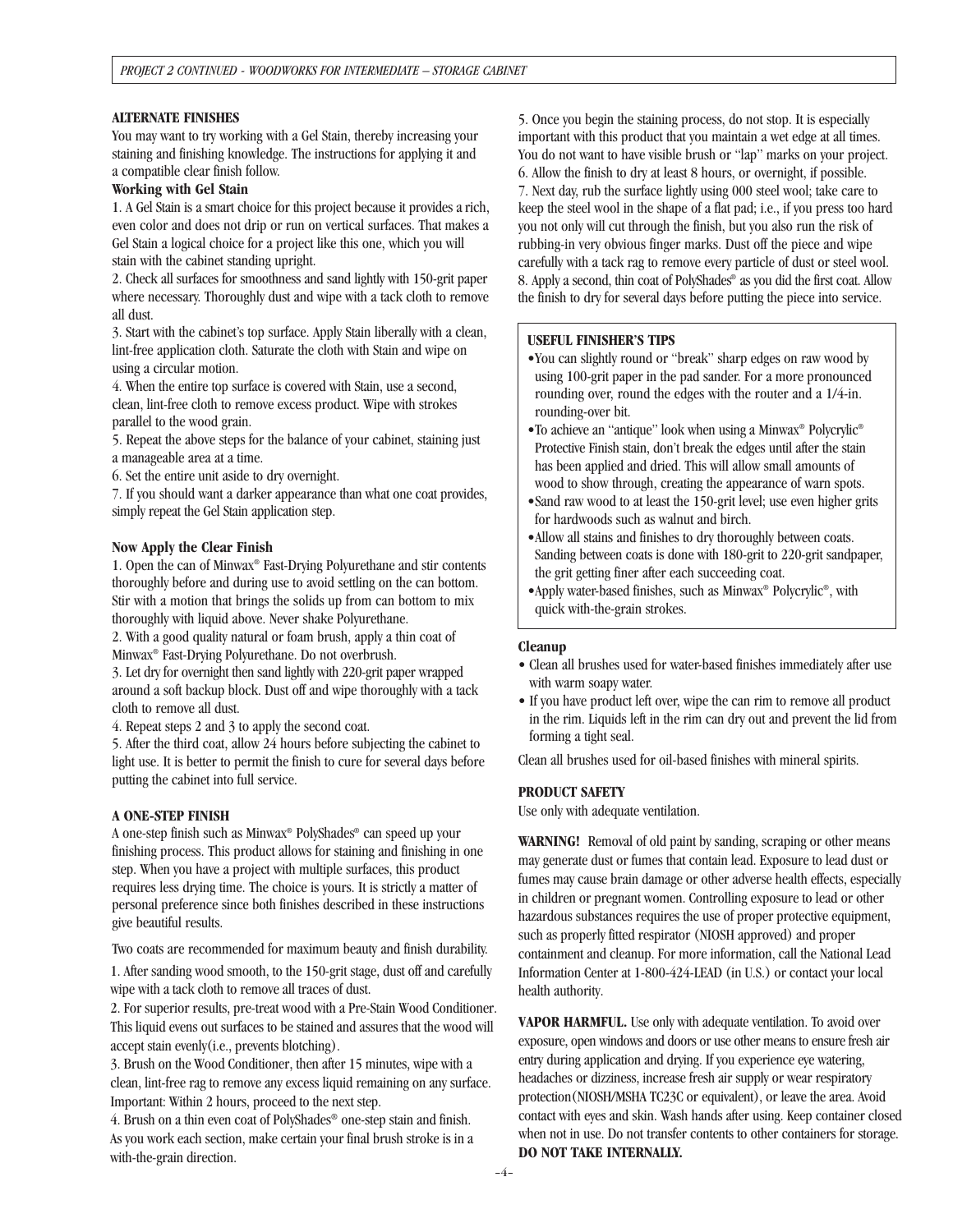## **FIRST AID**

In case of eye contact, flush eyes thoroughly with large amounts of water for 15 minutes and get medical attention. For skin contact, wash thoroughly with soap and water. In case of respiratory difficulty, provide fresh air and call physician. If swallowed, get medical attention immediately.

#### **DELAYED EFFECTS FROM LONG-TERM OCCUPATIONAL**

**OVER-EXPOSURE.** Contains solvents that can cause permanent brain and nervous system damage. Intentional misuse by deliberately concentrating and inhaling the contents may be harmful or fatal.

#### **Safe Disposal of Rags & Waste**

Please be mindful of the safe way to dispose of used rags and other waste. Remember that rags, steel wool and other waste soaked with oil finishes, mineral spirits, turpentine and the like may spontaneously catch fire if improperly discarded. Always place these items in a water-filled metal container immediately after use. Tightly seal the container and then dispose of it in accordance with local fire regulations. Be sure to keep the container out of reach of children.

Created for GW&J and Minwax® by Harry Wicks Woodworks, Cutchogue NY 11935 ©March 2000



# **STORAGE CABINET**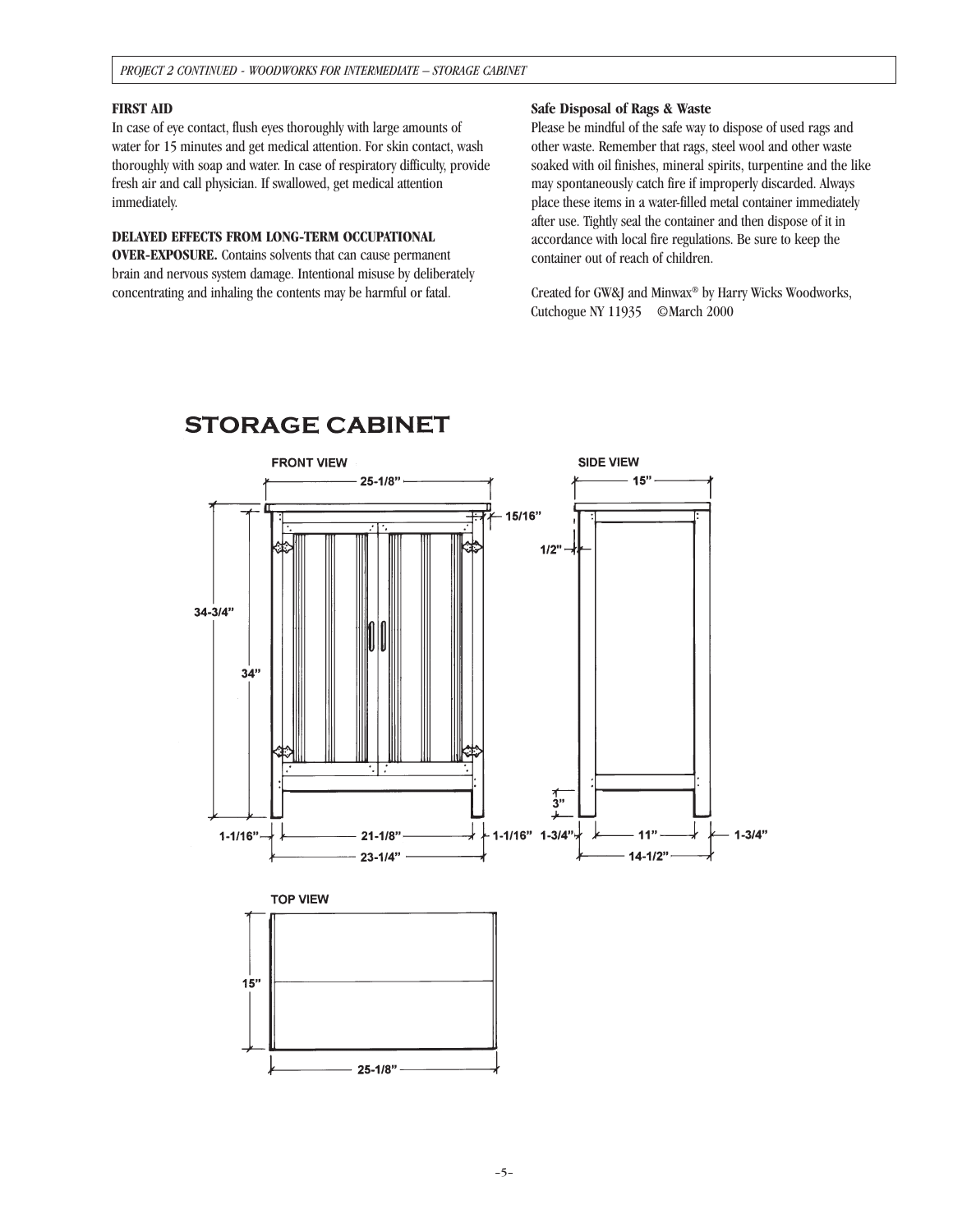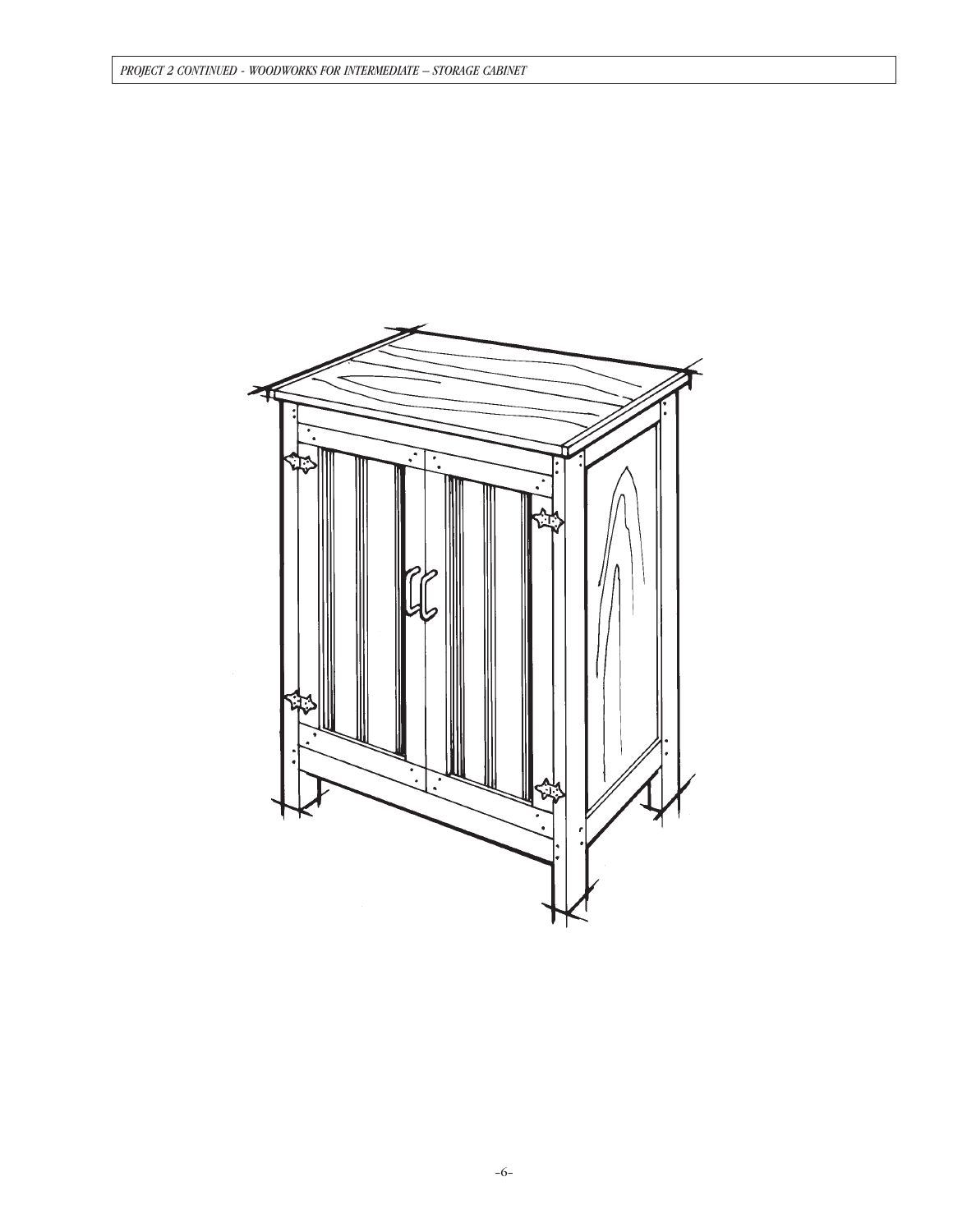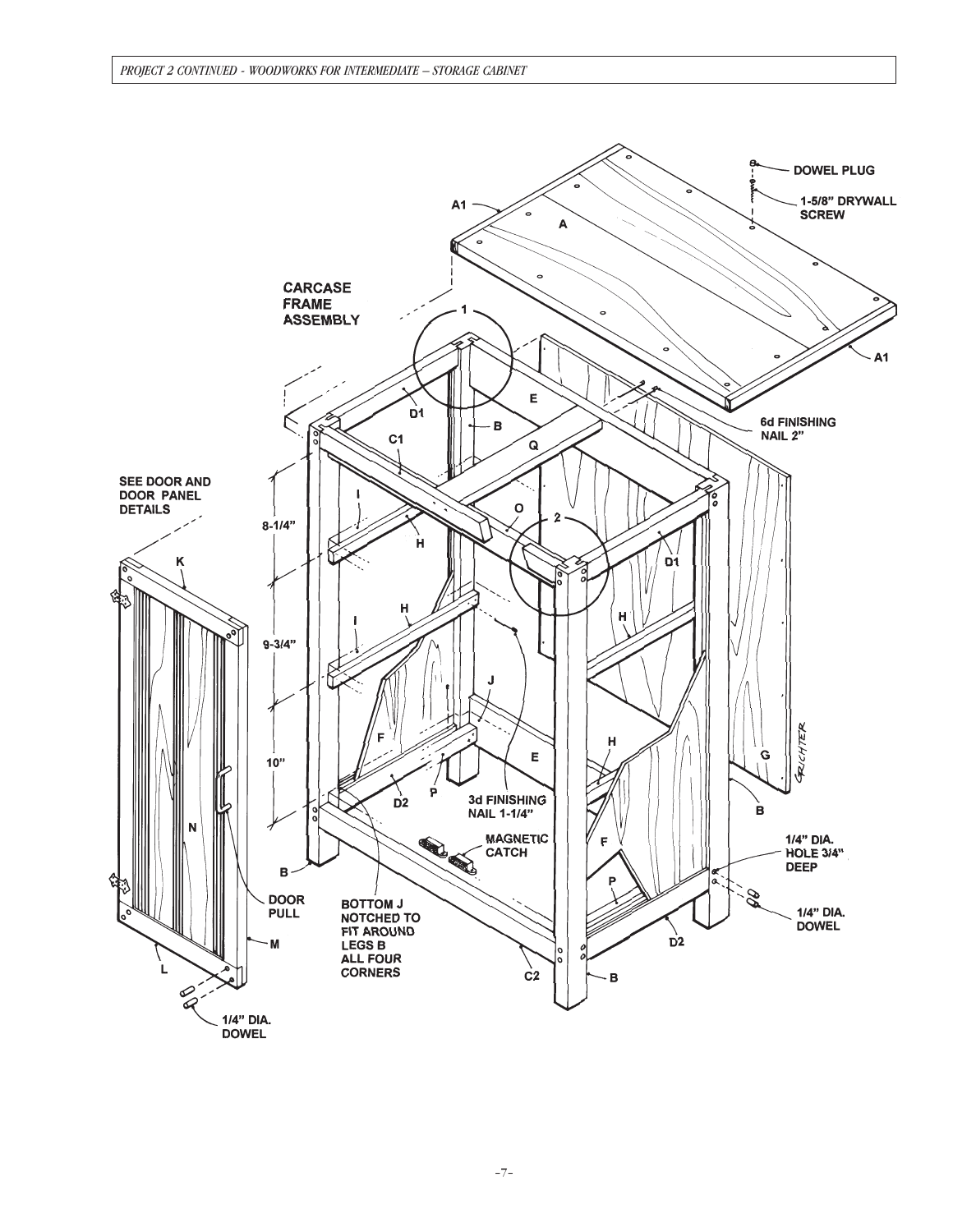**DETAIL NO. 1** 

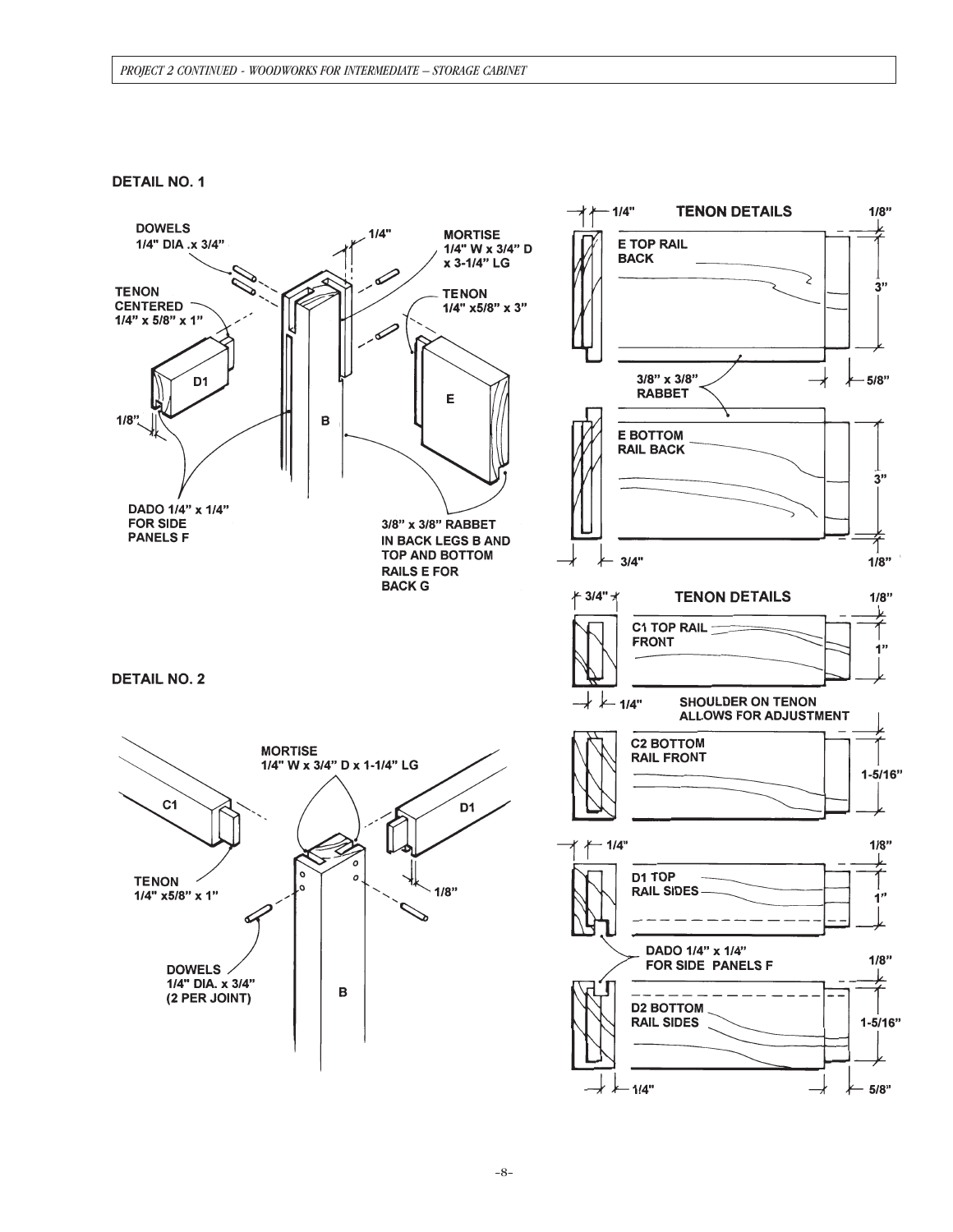**DOOR CONSTRUCTION LEFT DOOR SHOWN** 

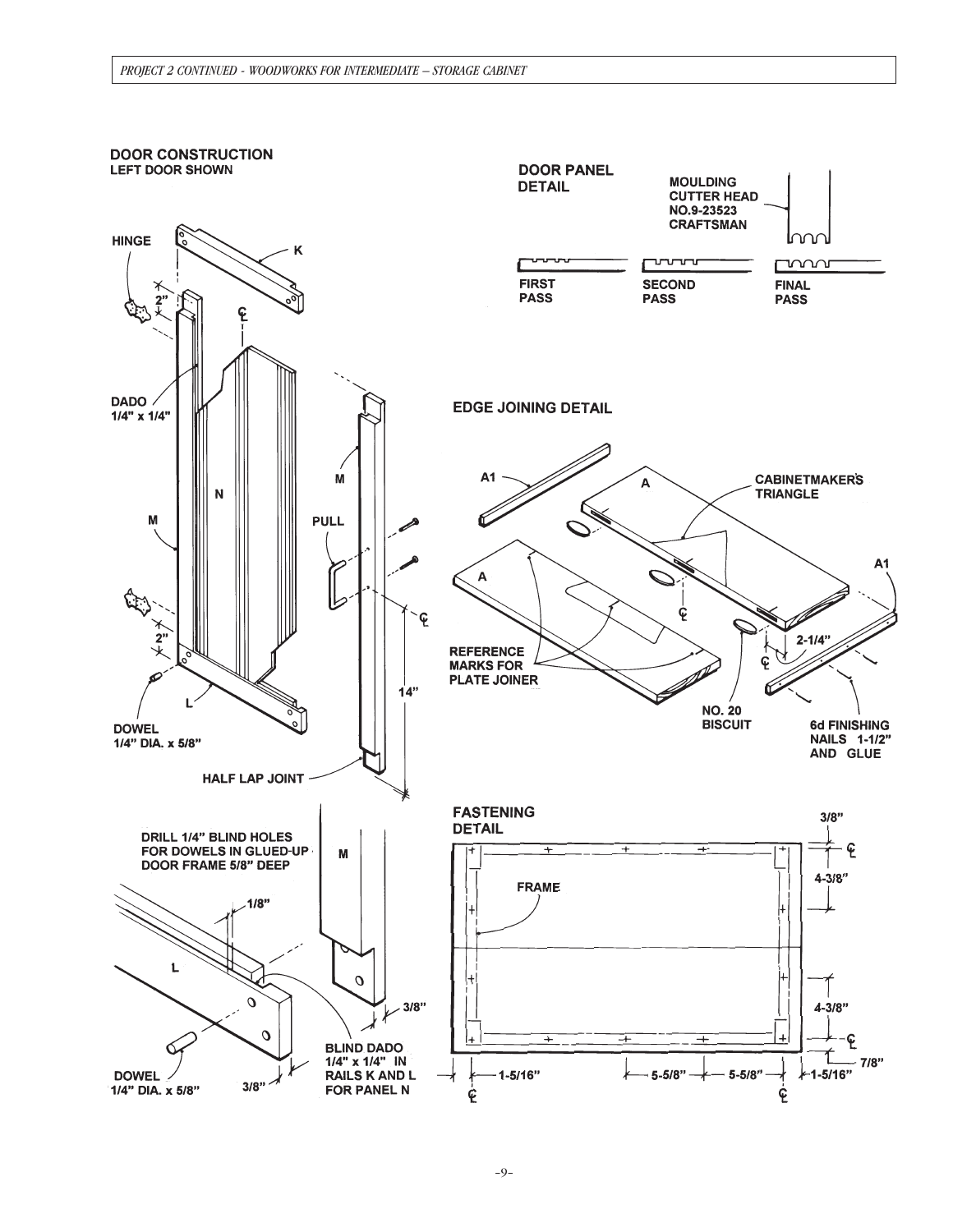#### **MATERIALS LISTS BUYING**

| Key              | No. Pcs/Length*   | <b>Nominal Dimensions**</b> | <b>Material</b>    |
|------------------|-------------------|-----------------------------|--------------------|
| $\Lambda$        | 1/5               | 1 <sub>x</sub> 8            | Pine               |
| A1               | $\frac{1}{3}$     | 1 x 2                       | п                  |
| B                | $\frac{2}{6}$     | $5/4 \times 3$              | $\mathbf{H}$       |
| $ C \& D ^{1/5}$ |                   | $1 \times 4$                | $\mathbf{H}$       |
| ${\bf E}$        | $\frac{1}{4}$     | $1 \times 4$                | $\mathbf{H}$       |
| F                | $1/4 \times 4$    | $1/4$ " plywood             | Cabinet-grade pine |
|                  |                   |                             | or birch           |
| G                | $\frac{1}{4}x$ 4' | $\frac{1}{4}$ " plywood     | A-C grade          |
| H                | From shop scrap   |                             | Pine               |
| Ī                | $\frac{1}{4}$     | 1 x 8                       | $\mathbf{H}$       |
|                  | $\frac{1}{4}$     | $1 \times 6$                | $\mathbf{H}$       |
| J                | $1/4$             | 1 x 8                       | $\mathbf{H}$       |

#### **Doors**

| $K, L, M  1/\zeta'$ |                      | 1 x 4           | Pine              |
|---------------------|----------------------|-----------------|-------------------|
|                     | $1/4 \times 4$ sheet | $1/4$ " plywood | A-C cabinet-grade |
|                     |                      |                 | pine or birch     |
|                     |                      |                 | See Note          |

\*Listed in the fashion in which professionals order lumber. The number to the left of the slash mark is the number of pieces desired; the number to the right is the length of the board in feet (i.e., 1/5' means one 5-footer).

\*\*All lumber is ordered/specified using *nominal* dimensions. Make sure you know the *actual* dimensions your job requires, then convert to nominal to order. For example, if you want a board measuring 3/4-in. thick by 3-1/2 in. wide actual, you would order a 1 x 4, *nominal*.

#### **Misc.:**

Carpenter's glue, 1-1/2 and 2-in. finishing nails, 1/4-in. and 3/8-in. dowels, 14 1-1/2 in. no. 8 flathead wood screws, approximately 30 no. 20 biscuits.

#### **Hardware**

- •Two pair of hinges, Model No. 76XC
- by Brainerd Mfg. Co., E. Rochester, NY 14445;
- •Two door pulls, no model no. on package,
- just SKU # 7-22233-33701-1 by Laurey;
- •Two magnetic catches by Amerock Corp., Rockford, IL

**Note:** The lumberyard may not sell plywood by the half-sheet (4 x 4'). This means you have to buy a full  $(4 \times 8')$  sheet, so carefully lay out all of the panels before doing any cutting to both minimize waste and to ensure getting maximum use from the leftover piece on future projects. Discuss the laying out aspect with you shop instructor.

First, lay out the carcase (F) and door panels (N), then, the back (G). Make certain that the panels for the doors and carcase are laid out and cut so that the grain on these sheets will run vertically when installed on the cabinet.